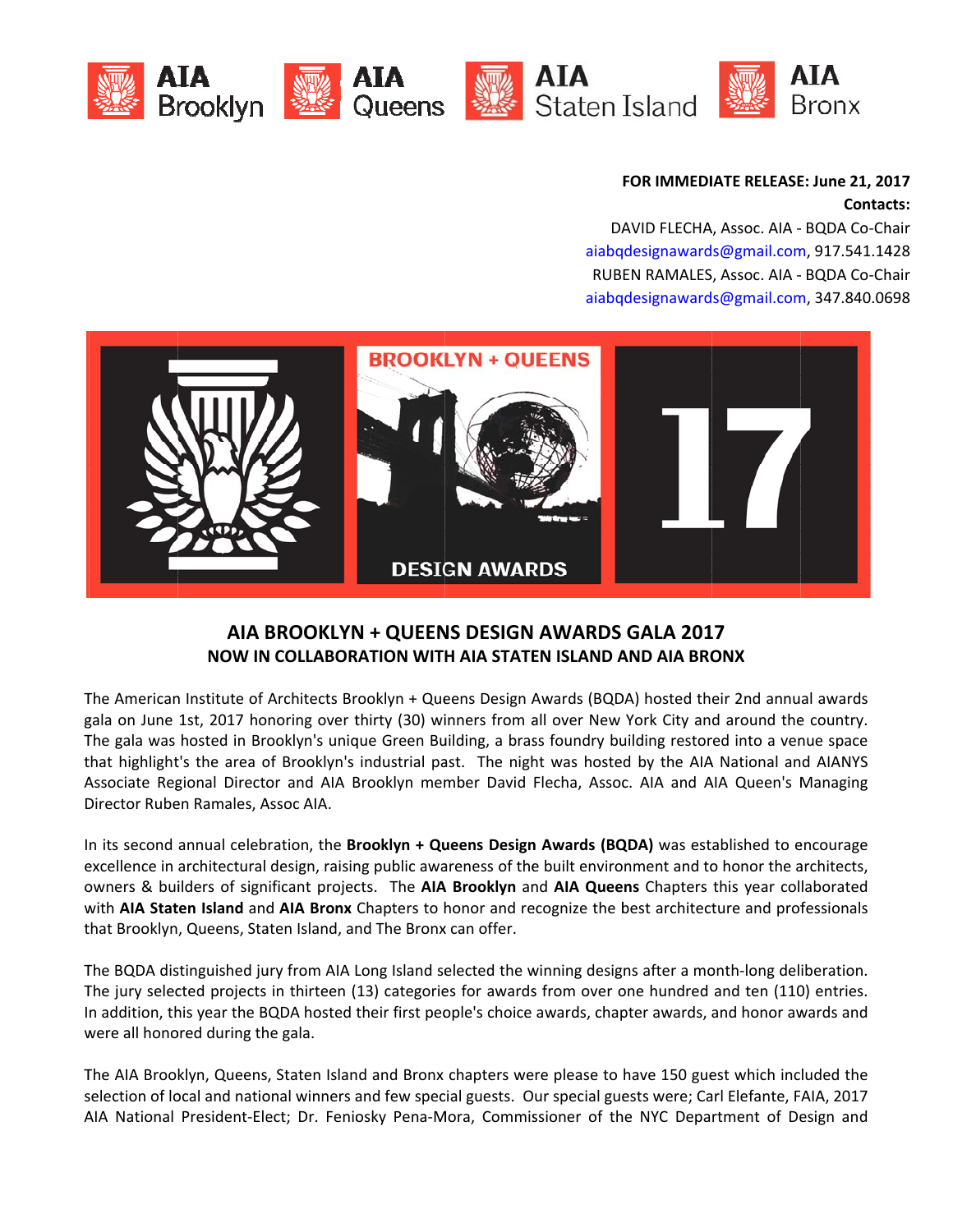

Construction (NYC-DDC); Margaret O'Donoghue Castillo, FAIA, LEED AP, Chief Architect of NYC-DDC and 2016 AIANYS Past President; Rick Bell, FAIA, Executive Director of NYC-DDC; Timothy Boyland, AIA, 2015 President of AIA NYS; Benjamin Prosky, Associate AIA Executive Director of AIANY Chapter and Georgi Ann Bailey, Executive Director of AIA NYS Chapter.

Award winning projects for the night included a community library, townhouses, affordable housing, residential for adults utilizing Medicaid, landmark buildings, athletic facility, LEED Certified NYC Park & Recreation facility, historically preserved buildings, schools, urban redevelopment and work by sole practitioners. The night capped off with the chapter and best of the year awards announced at the Gala for the first time. The winners were:

2017 Brooklyn Chapter Award: Casa de Sombra by Bade Stageberg Cox 2017 Queens Chapter Award: Spire Lofts by Zambrano Architectural Design 2017 Staten Island Chapter Award: Midtown Redevelopment Project: The City of Monessen by v+b Architects 2017 Best of Brooklyn: Spire Lofts by Zambrano Architectural Design 2017 Best of Queens: Elmhurst Community Library by Marpillero Pollak Architects 2017 Best of Bronx: North Brother Island School + Habitat by Ian M. Ellis and Frances Peterson 2017 BQDA Design of the Year: Elmhurst Community Library by Marpillero Pollak Architects

### For a full list of winners and project information, please go to our website: aia-bqda.weebly.com

A special thanks to all our gracious sponsors and collaborators those that could attended our event which includes AIA Staten Island, AIA Bronx, Benjamin Moore, Pella Windows and Doors, Kamco, and Sign Guys NYC.

### **BQDA 2017 Sponsors:**

**CHAMPION** 

### **BENEFACTOR**





### **CONTRIBUTORS**

Gerberit Rogers Surveying, PLLC Marino Ware **Staten Island Museum** Kamco Supply Corp.

SIBOREALTORS (SI Board of Realtors) Koroseal Interior Products Michael Halebian & Co. **Triangle Building Products** 

#### **GALA SPONSORS**

**Brooklyn Brewery** Sign Guys NYC **Boro Land Surveying**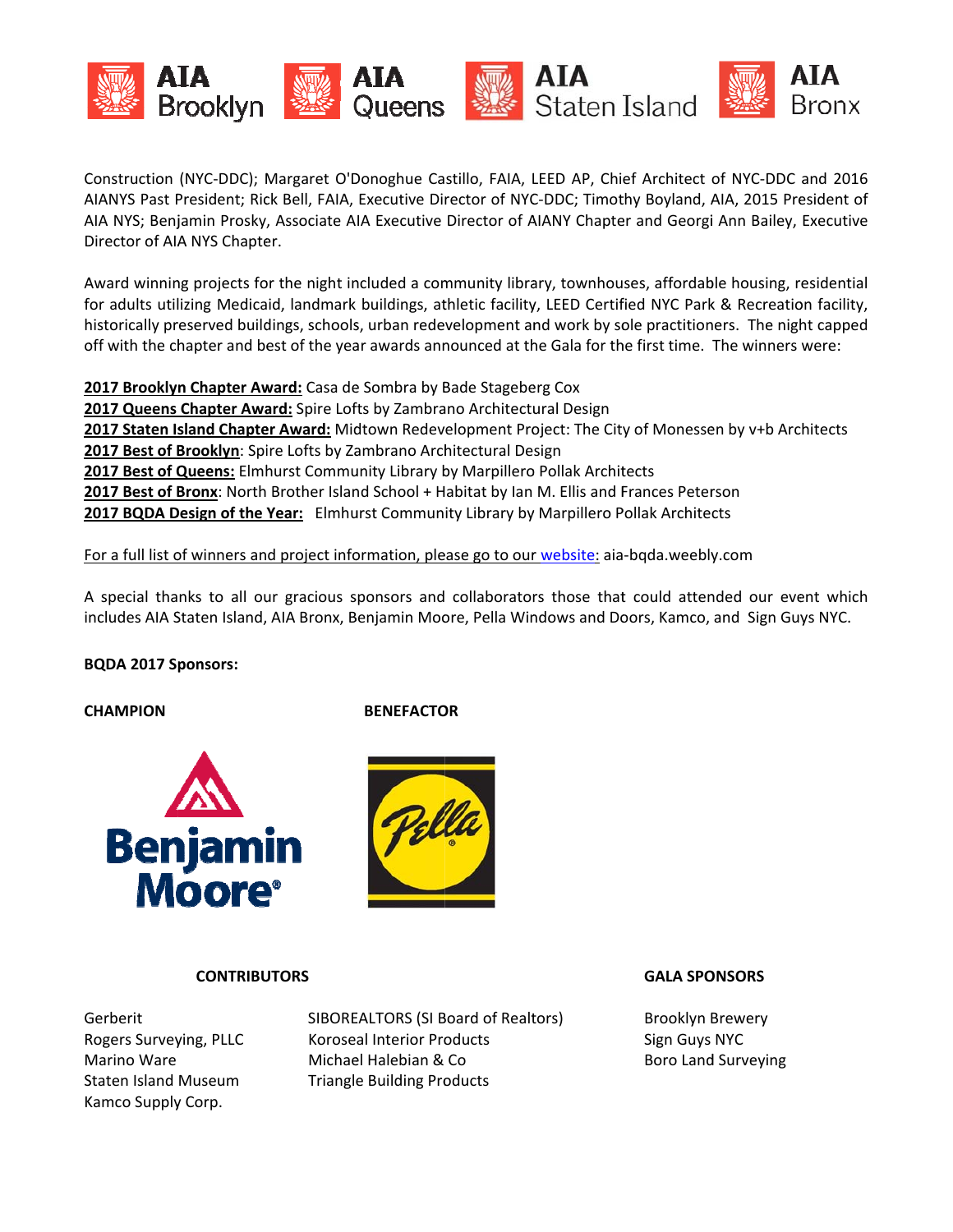





# **Photos Credits**

Download Link: app.box.com/s/uuc56vrzmaugtd4a4j42cbrtl2pefkxu

**BQDA 2017 Gala Photos** Photo Credits: Gil Vaknin Photography

## **Design Awards Photos**

Project Information: aia-bqda.weebly.com/2017-bqda-recipients.html Photo Credits: (See Below)

Photo 01

BQDA 1-2 Family Residential Award of Excellence and People's Choice Award Artist Residence - Lynch Eisinger Design Architects, LLP (Brooklyn, NY) Photo Credit: Amy Barkow

## Photo 02

BQDA 1-2 Family Residential Award of Merit Prismatic Bay Townhouse - Peterson Rich Office, LLC (Brooklyn, NY) **Photo Credit: PRO** 

### Photo 03

**BQDA Multiple Family Residential Award of Excellence** Creston Avenue Residences - Magnusson Architecture and Planning, PC (Bronx, NY) Photo Credit: Magnusson Architecture and Planning

### Photo 04

BQDA Multiple Family Residential Award of Merit and People's Choice Award 365 Bond Street - Hill West Architects (Brooklyn, NY) **Photo Credit: Tim Williams** 

Photo 05 BQDA Mix Use Family Residential Award of Excellence and People's Choice Award Navy Green - FXFOWLE (Brooklyn, NY) Photo Credit: Lester Ali

### Photo 06

BQDA Mix Use Family Residential Award of Merit Fulton Street Development - GreenbergFarrow (Brooklyn, NY) Photo Credit: GreenbergFarrow

## Photo 07

BQDA Institutional Award of Excellence, People's Choice Award, Best of Queens, and Design of the Year Elmhurst Community Library - Marpillero Pollak Architects (Queens, NY) Photo Credit: Marpillero Pollak Architects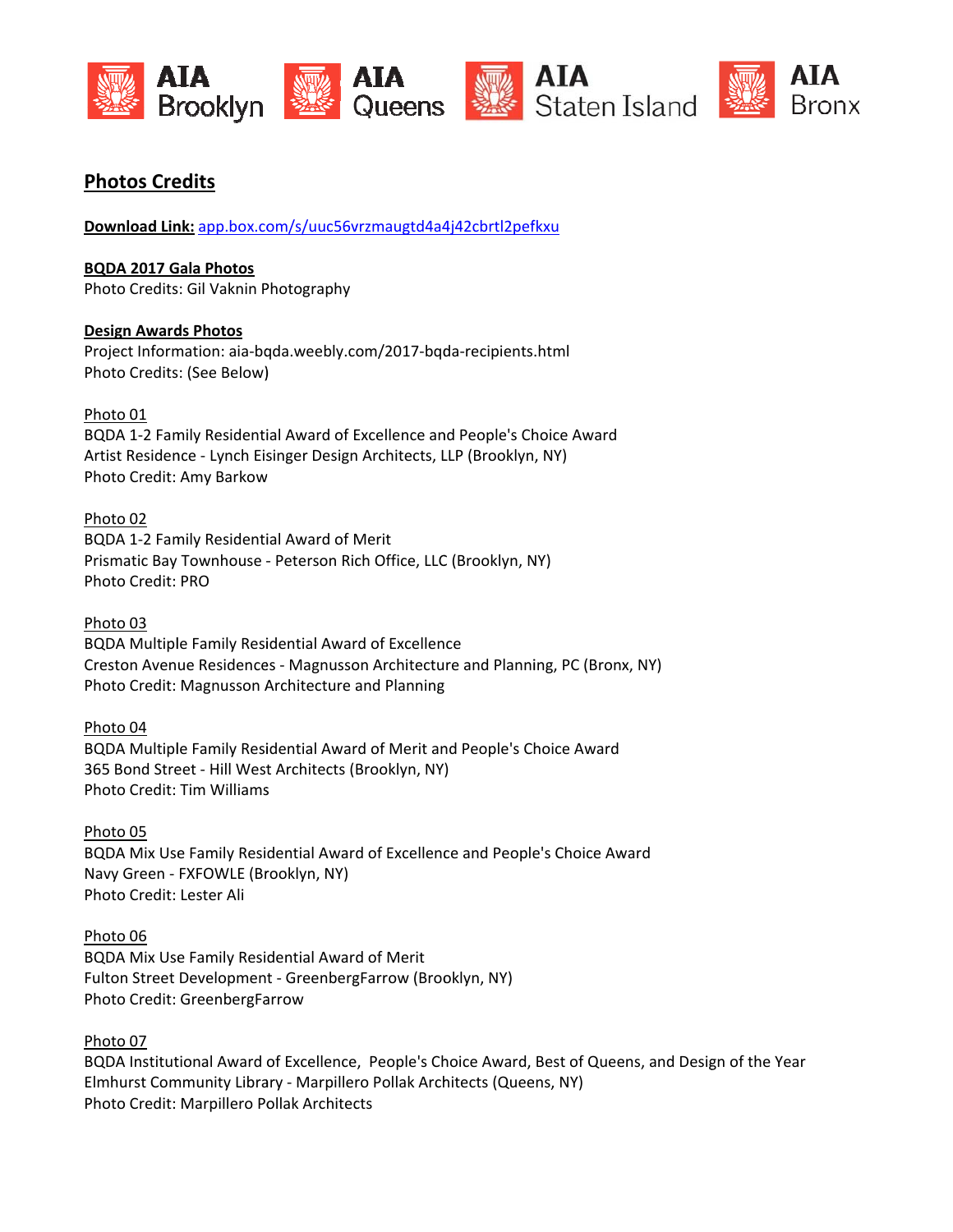





Photo 08 **BQDA Institutional Award of Merit** The Novogratz Center for Athletics - Jack L. Gordon Architects (Brooklyn, NY) **Photo Credit: Tom Crane** 

Photo 09 **BQDA Commercial - Small Projects People's Choice Award** CREATE - New York Design Architects (Queens, NY) Photo Credit: Deborah Matlack

Photo 10 BQDA Commercial - Large Projects People's Choice Award Apple Store Williamsburg - Bohlin Cywinski Jackson (Brooklyn, NY) Photo Credit: Peter Aaron

Photo 11 BQDA Additions/Renovations Award of Excellence and People's Choice Award Olmsted Center Annex - BKSK Architects (Queens, NY) Photo Credit: Raymond Koch

Photo 12 **BQDA Additions/Renovations Award of Merit** Park Slope Townhouse - GRADE (Brooklyn, NY) Photo Credit: GRADE

Photo 13 BQDA Adaptive Reuse/Historic Preservation Award of Excellence, Queens Chapter Award, and Best of Brooklyn Award Spire Lofts - Zambrano Architectural Design (Brooklyn, NY) Photo Credit: ZAD

Photo 14 BQDA Adaptive Reuse/Historic Preservation People's Choice Award Brooklyn College Barry R. Feirstein Graduate School of Cinema & 25 Washington Restoration at Steiner Studios -Dattner Architects (Brooklyn, NY) **Photo Credit: Dattner Architects** 

Photo 15 **BQDA Interiors Award of Merit** Maple Street School - Barker Freeman Design Office Architects, PLLC, Marvel Architects, 4Mative Design Studio (Brooklyn, NY) Photo Credit: BFDO

Photo 16 **BQDA Interiors People's Choice Award** Beyond at Liberty View - Zambrano Architectural Design (Brooklyn, NY)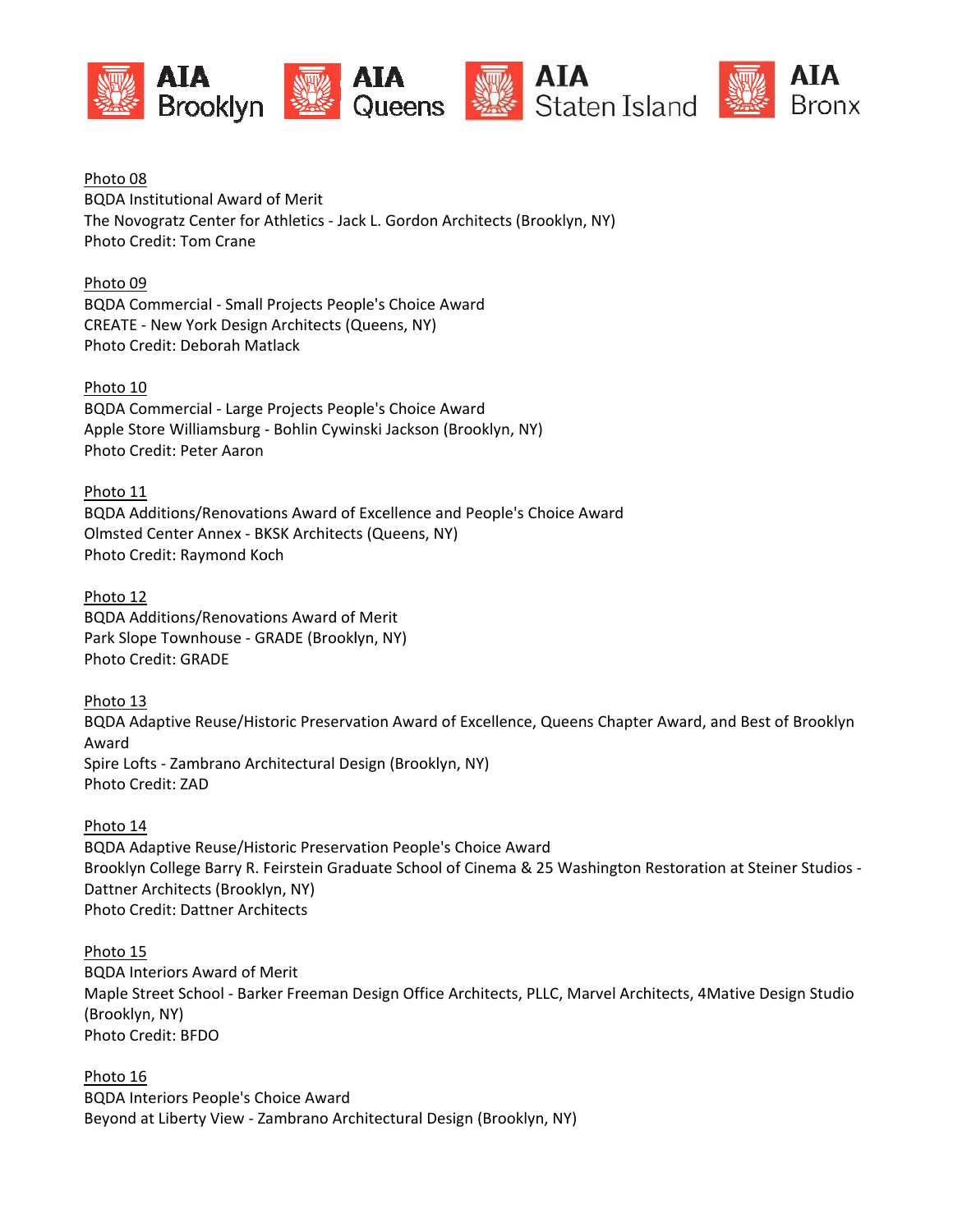

AIA **Bronx** 

Photo Credit: ZAD

Photo 17 **BQDA Small Firm/Sole Practitioner Award of Merit** Warehouse Loft - studio modh architecture (Brooklyn, NY) Photo Credit: modh

Photo 18 BQDA Small Firm/Sole Practitioner People's Choice Award House Front Addition - Architecture Studio (Queens, NY) Photo Credit: Architecture Studio

Photo 19 BQDA Local Firm/Beyond BQDA/International Award of Excellence Resort in the Maharashtra Hills - Khanna Schultz (Shillim, India) Photo Credit: Edmund Summer

Photo 20 BQDA Local Firm/Beyond BQDA/International Award of Merit Josai i-House Dormitory - Studio SUMO & Obayashi Corp (Tokyo, Japan) Photo Credit: Studio SUMO

Photo 21 BQDA Local Firm/Beyond BQDA/International People's Choice Award University of Pennsylvania School of Engineering and Applied Sciences Forman Active Learning Classrooms -Studio Modh Architecture (Philadelphia, PA) Photo Credit: modh

Photo 22 BQDA Local Firm/Local Project Award of Excellence and People's Choice Award Courtyard House - vonDalwig Architecture (Brooklyn, NY) Photo Credit: Dean Kaufman

Photo 23 **BQDA Brooklyn Chapter Award** Casa de Sombra - Bade Stageberg Cox (Rollingwood, TX) Photo Credit: Bade Stageberg Cox

Photo 24 **BQDA Staten Island Chapter Award** Midtown Redevelopment Project: The City of Monessen - v+b Architects (Monessen, PA) Photo Credit: v+b

Photo 25 BQDA Unbuilt Award of Excellence and Best of Bronx Award North Brother Island School + Habitat - Ian M. Ellis and Frances Peterson (Bronx, NY)